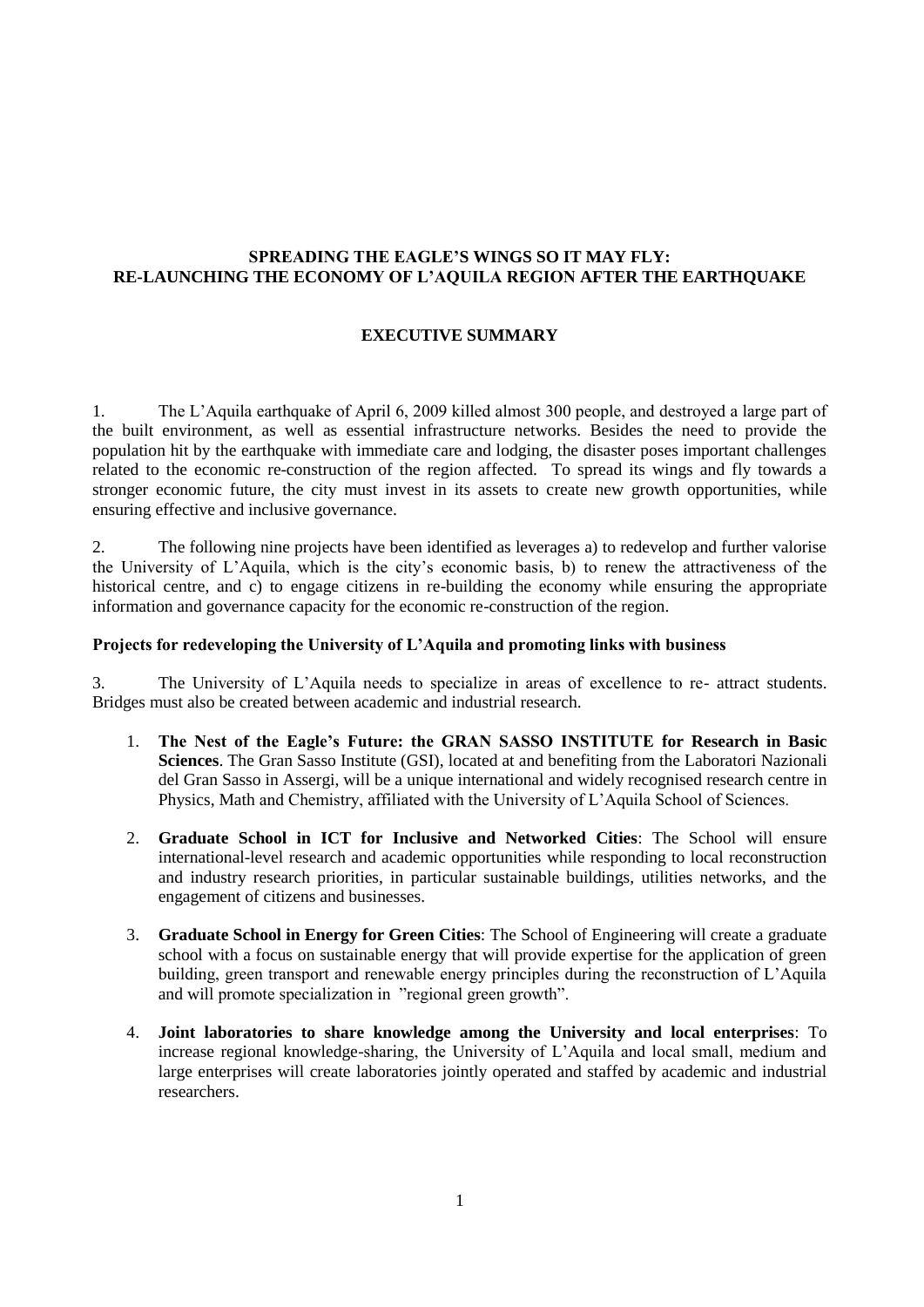### **Projects for renewing the city through strategic restoration and innovative services**

- 5. **The Nest of the Eagle's Heritage: an open laboratory for urban revitalization**. The Laboratory will collect, catalogue, restore, and reproduce traditional pieces from destroyed building. It will engage artisans skilled in local techniques, students, and foreign experts. The University of L'Aquila will link the laboratory to other high education institution as well as to firms engaged in technology for disaster recovery and prevention. The laboratory will be open to visitors to make the city's revitalisation an open process.
- 6. **The restoration and revitalization of an historical neighbourhood**: The restoration of one neighbourhood in the historical centre will serve as a model of integrated spatial planning and become a prototype for the subsequent projects. This intervention will bring together local knowledge and experiment with new techniques. Energy efficiency and environmental impact of traditional construction will also be addressed in this pilot project.
- 7. **Innovative services from the ground up**: Services delivered by below-ground infrastructure will be upgraded and extended, to improve the efficiency of provision, through a network of tunnels, whose construction has now been made economically feasible given the extent of rebuilding required due to the earthquake.
- 8. **Invest in better education**: Investments will improve students' competence in both primary and secondary education through a dedicated project run by the National Institute for Evaluation (INVALSI). At the same time, the reconstruction of damaged schools will optimize their geographic distribution and improve their quality.

# **Projects for effective multi-level governance, for communication and capacity building, and for engaging civil society**

9. **A task force to coordinate the multi-level governance for re-development**: Drawing from the international experience, planning and project implementation would be entrusted to a task-force ("unità di missione"), responding to the Commissioner (the Region's President) and to the other local and central public authorities whose coordination is required by the decree 39/2009. The task force would be headed by a manager and would consist of a team composed partly by public administration's officials, partly by high-level technical experts selected with international procedures. This solution would provide the capacity, the political coordination, and the incentives for a speedy and effective decision-making process to take place. A "stakeholders committee" and an effective communication system would ensure citizens' and businesses' participation.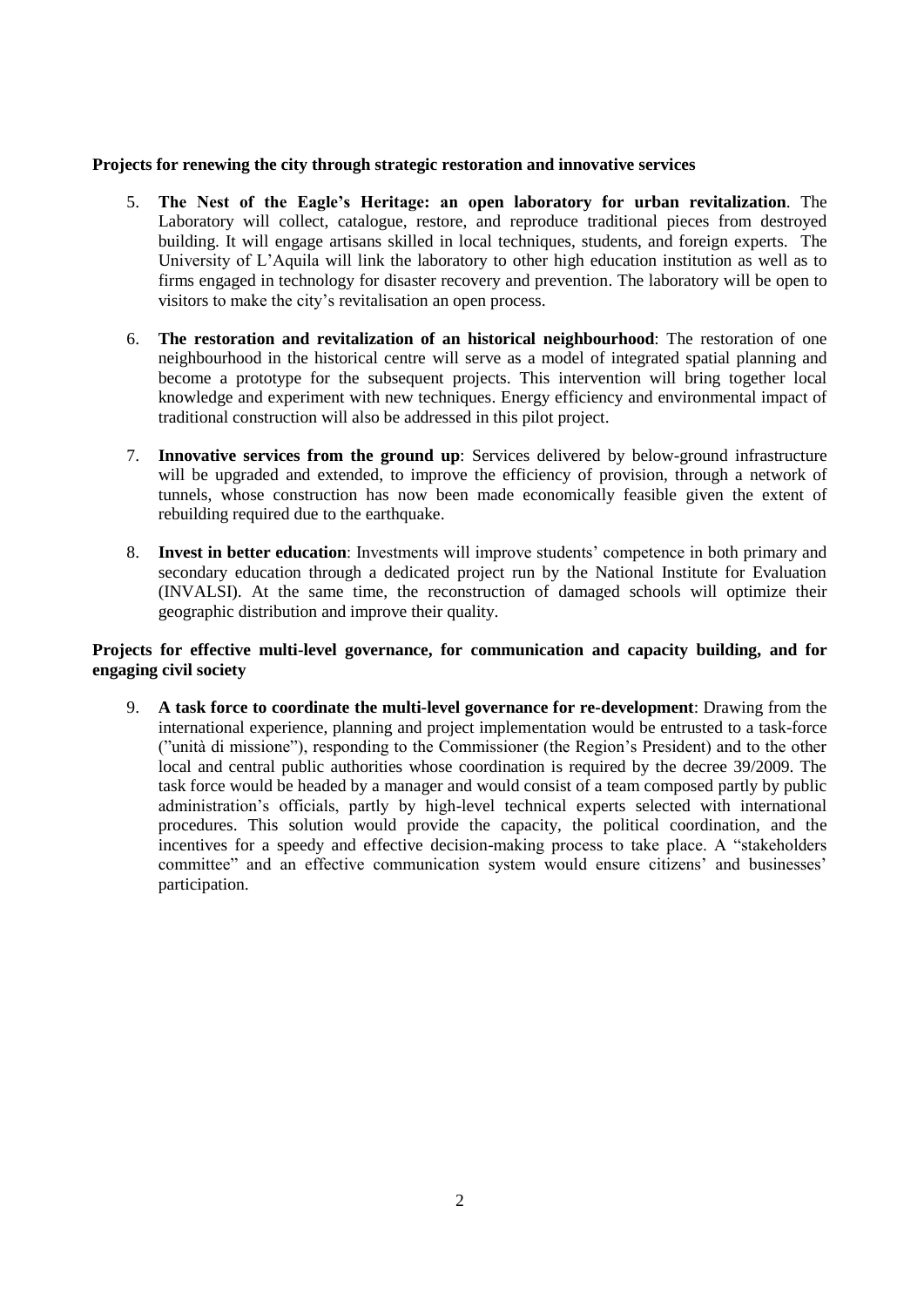# **PROJECTS FOR A PROGRAMME: POLICY OPTIONS FOR RE-LAUNCHING THE ECONOMY OF L'AQUILA REGION AFTER THE EARTHQUAKE**

### **INTRODUCTION**

4. The L'Aquila earthquake of April 6, 2009 killed almost 300 people, and destroyed a large part of the built environment, as well as essential infrastructure networks. Besides the need to provide the population hit by the earthquake with immediate care and lodging, the disaster poses important challenges related to regional development.

5. The earthquake struck an economy facing severe demographic and structural policy challenges. In the last ten years economic growth in the Province of L'Aquila had slowed. Its per capita GDP is now around 80% of the national average and below the regional average. Before the disaster, the University of L'Aquila was a primary contributor to the area's economy, but its assets were underutilised. The University, which grew in the recent years to attract over 27,000 students, provided jobs, rental income and demand for local good and services. The earthquake damaged several buildings at the University of L'Aquila, and several students were killed when their student residence collapsed. Two weeks following the earthquake some of the university's academic activities resumed in tented areas, but many students have temporarily transferred to other universities in the region to complete their term. There is a real risk that many students, particularly the over 50% of the student population who come from outside L'Aquila province will not return to the University of L'Aquila for the 2009-10 academic year.

6. The city of L'Aquila, and primarily its historical centre, was also a key source of the area's economic growth. The historical centre hosted roughly half of all the city's retail establishments and professional services, and almost one-third of University students, generating a value-added output roughly equal to 30% of the city's total value-added output produced in the City of L'Aquila. The city's artistic and historical patrimony suffered great damage in the earthquake, with negative effects on the tourism sector, which had been expanding and had been considered a promising source of future growth. Professionals, who had increasingly established businesses and made their home in the historical centre, suffered a large share of the casualties during the earthquake and were forced temporarily to move their offices out of the centre. It is unclear whether they will return to rebuild.

7. The area's large companies and small to medium manufacturing enterprises also suffered heavy damage to infrastructure, equipment, and machinery. According to some estimates, the production capacity is now reduced to 60-70% and a further reduction in the internal demand is expected in the following months.

8. Before the earthquake, the University and the city had not fully realized their potential for generating economic growth. The student population grew by 60% from 2000-08, but the University had not played a key role in generating innovation and creating links with the private sector university. The historical centre relied mostly on student rents and consumption without diversifying its sources of revenue.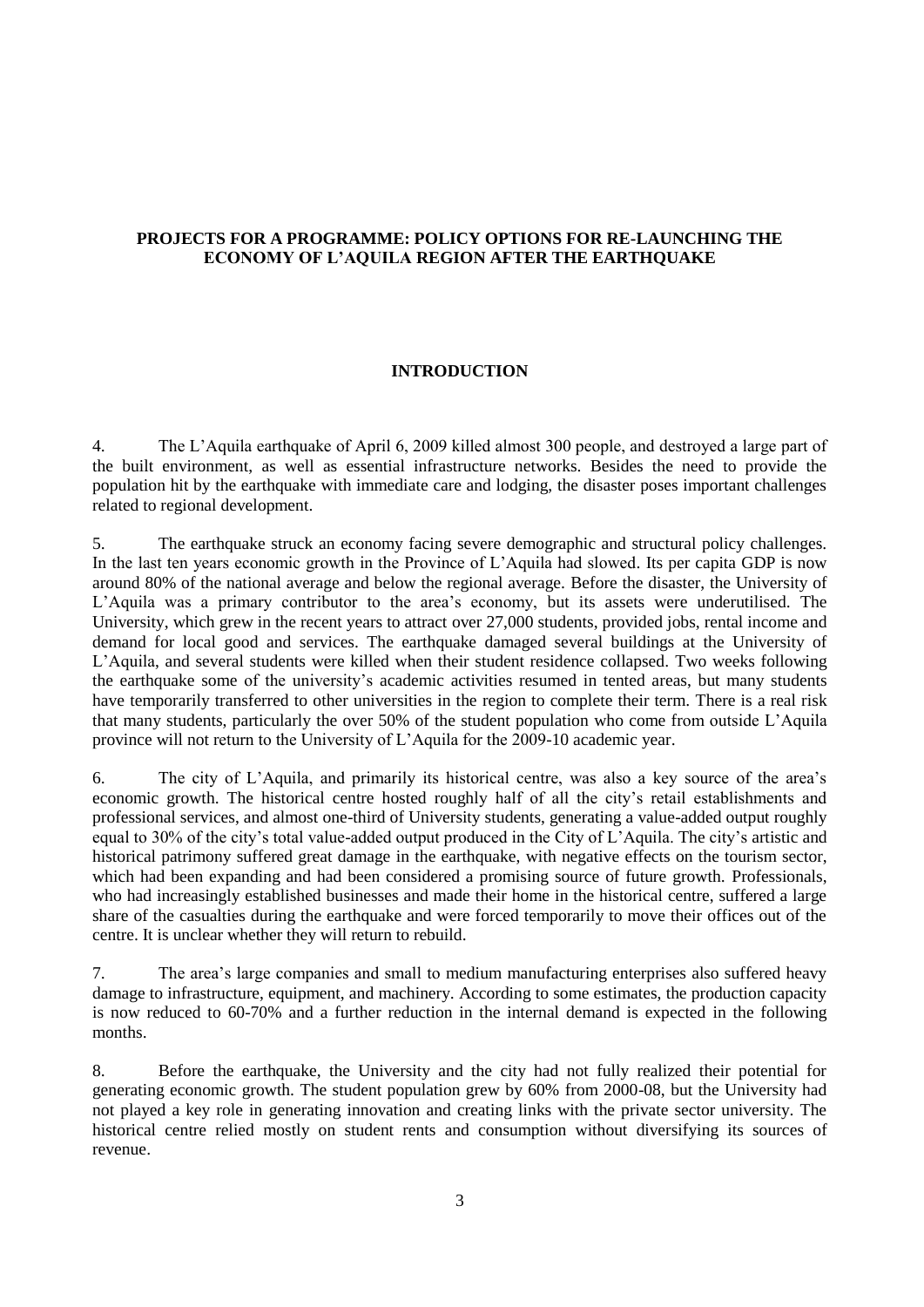9. A change of vision is needed in the strategic choices for the redevelopment of the area. This vision should embrace both reconstruction choices to improve the quality of life of current and future generations and opportunities for innovation to enhance the city's attractiveness. In this context, relaunching the University, even if necessary, is not enough if not integrated into a broader longer-term strategy. A feasible vision is needed of what the L'Aquila region can be some years from now and what it can offer while the reconstruction takes place. The risk of residents and students not returning to L'Aquila, of rising social tensions and of the inability to preserve and strengthen pre-earthquake assets calls for an integrated growth strategy. This strategy relies on a vision of a multi-polar city where knowledge and innovation are the building blocks.

10. This integrated strategy needs to be accompanied by clear coordination and information-sharing among the multiple government agencies, as well as with the private sector, the University of L'Aquila, residents, students, and all other members of civil society. Three priorities for development emerge:

- 1. Redevelopment and valorisation of the role of the University of L'Aquila and promotion of links with business
- 2. Renewal of the city's attractiveness by strategic choices on restoration and promoting key innovative services
- 3. Effective multi-level governance of redevelopment through capacity building, information communication and engagement of civil society.

# **GUIDELINES AND PROJECT PROPOSALS**

#### **Projects for redeveloping the University of L'Aquila and promoting links with business**

#### *Problem*

11. The future of L'Aquila economy depends on the future of the University. The University's most immediate priority is re-attracting students. This requires the University to provide physical facilities for classes, promote academic education and services that are competitive with the alternatives offered by other competing regional and national institutions, and assuring students of the availability of housing. The University must also improve its role as a source of regional development by using its linkages with local enterprises and research centres to create new sources of regional growth.

#### *Guidelines*

### *The University needs to specialize in areas of excellence to attract students for the 2009-10 academic year.*

12. The University faces a potentially large reduction of its student population starting in the 2009-10 academic year. To attract students in search of high-quality education, it must signal capacity to specialize in some key areas of excellence. Three areas can serve as both immediate drivers of specialisation and tools to enhance the University's contribution to local reconstruction and regional development

1. Basic Sciences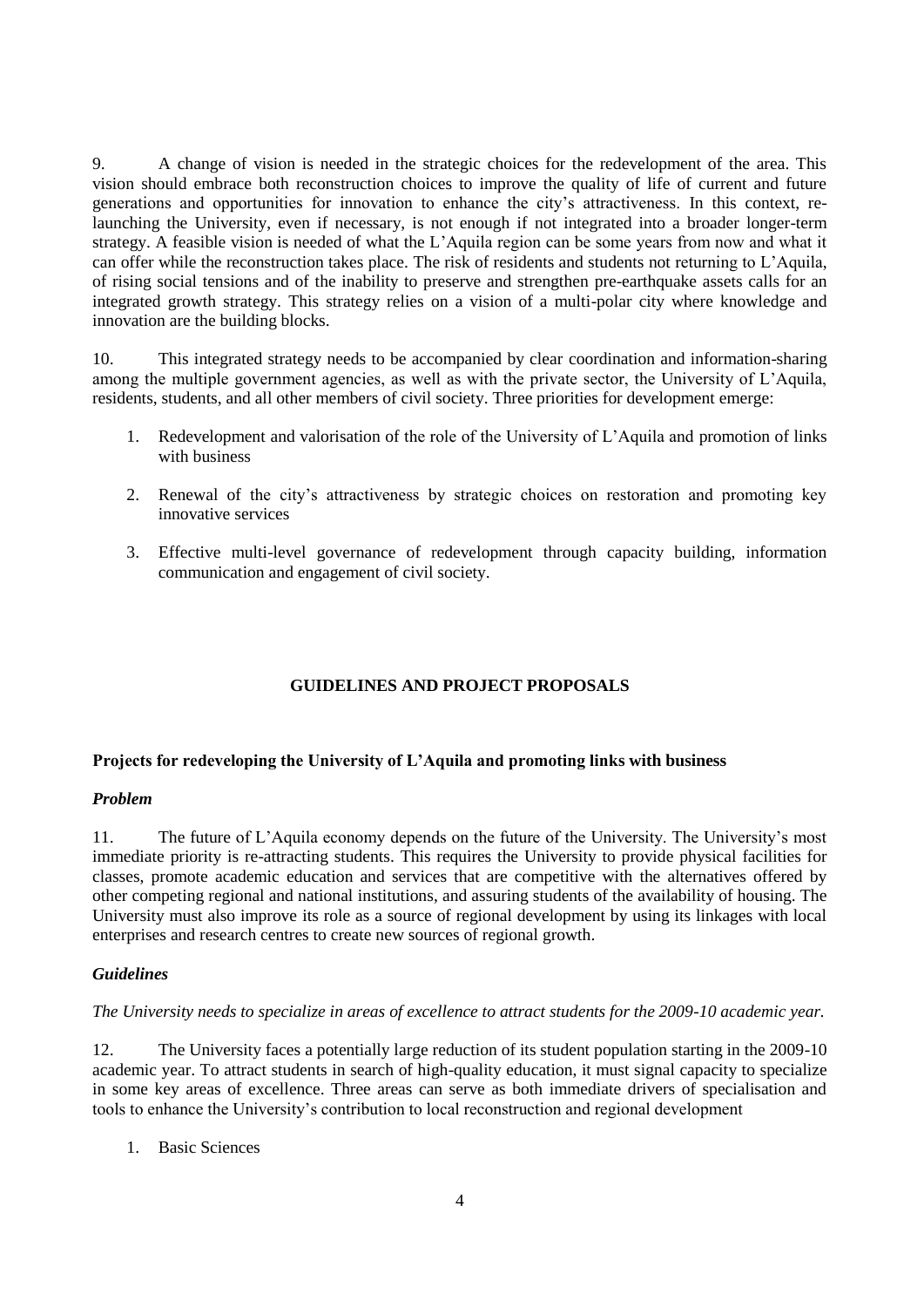- 2. Information and Communication Technology (ICT)
- 3. Sustainable Energy

Other areas of academic expertise, such as the Humanities or Architecture, may provide additional opportunities for the restoration and renewal of the city.

13. The three areas identified above can serve as the structure to start building a multi-campus University that offers student housing and social activities in addition to academic and research opportunities. To make this choice quickly feasible, a special status needs to be conferred on the Engineering and Science schools to allow them to seek approval for changes directly from the Ministry of Education.

## *Bridges must be created between academic and industrial research*

14. University researchers and local entrepreneurs speak different professional languages. Small and medium enterprises in the region are not always capable to express a clear and solvable demand for innovation, while researchers rarely explore non-academic issues. Brokers are needed who can "span boundaries" between the University and local enterprises. This can be achieved by creating more opportunities for industrial leaders to teach in the University as "Professors of Practice", by increasing and better framing the opportunities for internship, by promoting contracts for graduate students to work on joint research projects with local enterprises, and by developing technological centres and techno poles.

# *L'Aquila's knowledge of management of natural disasters and restoration should become a reference for the future*

15. New sources of development may come from combining local expertise and skills attracted to L'Aquila by the reconstruction. Restoration techniques, local building construction, engineering, and scientific strengths can be drawn on to produce knowledge devoted to the risk assessment, prevention, management and restoration of manmade and natural disasters.

## *Projects to respond to short-term and long-term needs*

16. The University can create internationally-recognized areas of expertise and strengthening its knowledge sharing with local enterprises through four projects:

# *Project 1: The Nest of the Eagle's Future: the GRAN SASSO INSTITUTE for Research in Basic Sciences*

17. The Gran Sasso Institute (GSI) located at the Laboratori Nazionali del Gran Sasso in Assergi and affiliated with the University of L'Aquila School of Sciences will be a unique research centre in Physics, Math, Chemistry and Theoretical Computer Science. Modelled after the Aspen Institute in the United States, the GSI will provide research facilities, graduate seminars, conferences, and housing for students, teachers and visitors. The GSI will begin by running highly specialized educational programs for doctoral candidates and by hosting international conferences. Once laboratories, teaching space, and housing are constructed, the GSI will provide degree programs and teaching opportunities similar to that of the Ecole Normale Supérieure in France, in which professors at the height of their expertise are invited to teach and conduct research for approximately five years. PhD students and a limited number of undergraduate students will benefit from this program. The GSI will offer degrees through the University of L'Aquila, but will select students through a competitive process. The combination of internationally recognized research facilities and a natural environment that stimulates thought and academic discussion will attract students and professors from inside and outside Italy. .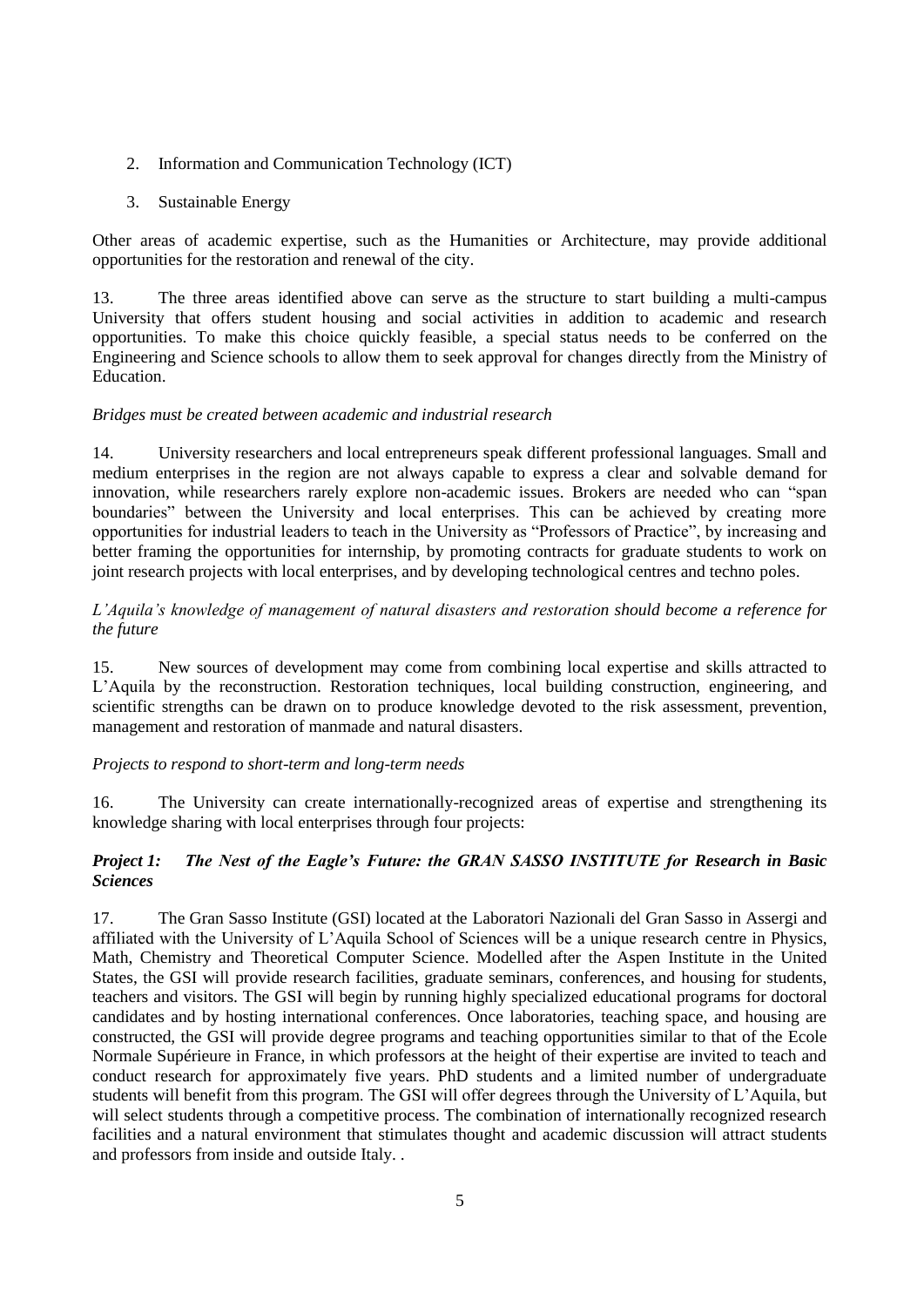## *Project 2: The Graduate School in ICT for Inclusive and Networked Cities*

18. Before the earthquake, the University of L'Aquila and the Province had already begun to develop capacity for information and communication technology (ICT) research and manufacturing. The Schools of Science and Engineering will build on this strength by creating a graduate school for ICT studies. The graduate school will be designed to offer international-level research and academic opportunities while responding to local reconstruction and industry research priorities. The ICT graduate school will provide guidance and expertise to the city of L'Aquila on the reconstruction and improvement of communication infrastructure in the city. The school will also be working with industry partners to identify and fund PhD research programs and to draw "Professors of Practice" from industry. The University's Information Engineering Program and Information Science Program will grant the doctoral degrees and provide teaching and administration of the school. The initial offering for the 2009-10 academic year will be an interdisciplinary PhD program and post-doctoral research positions for 15-20 candidates. With the construction of teaching space, laboratories, and housing for students and visiting researchers this program can grow to host 100 PhD students and be a catalyst for ICT innovation for local enterprises. The school would also comprise a "Communication laboratory", linked to the "stakeholders committee" envisaged at point 35. The Communication laboratory would be responsible to develop a communication strategy based on territorial marketing that would take into account key regional socio-political characteristics. The laboratory would also focus on the development of institutional communication capacities within the public administration, providing the training to civil servants nationwide.

#### *Project 3: The Graduate School in Energy for Green Cities*

19. The School of Engineering is prepared to build on its international reputation for energy engineering by creating a graduate school for doctoral studies, with a focus on sustainable energy. This school will play a key role in providing expertise for the application of green building and green energy principles during the reconstruction of L'Aquila. The school will also strengthen existing relationships with local enterprises to help promote regional specialization in sustainable energy technologies. By drawing on existing expertise within the School of Engineering and within the School of Science, the Graduate School already has the faculty expertise needed to conduct innovative research and provide international-level training in sustainable energy technologies. It will be housed during the 2009-10 academic year with the Industrial Engineering Departments. With the subsequent construction of teaching space, research facilities, and housing for students, the graduate school will grow to attract international PhD students and researchers by also offering them the opportunity to apply their research and knowledge to the reconstruction of the city of L'Aquila.

#### *Project 4: Joint laboratories to share knowledge among the University and local enterprises*

20. To strengthen the regional capacity to innovate, the University of L'Aquila and local small, medium and large enterprises need to go farther than their past partnering. Laboratories jointly operated and staffed by academic and industrial researchers will provide a means for ongoing knowledge-sharing. The joint laboratories will differ from existing industrial research laboratories because they will provide a catalyst for the exploration of new technologies. Joint laboratories will involve multi-lateral agreements between the university and enterprises. Start-up funding will be needed for the construction of the laboratories. Industry partners and academic research grants will then jointly contribute to their ongoing funding. In some areas where the potential for adapting and developing innovations is already high (such as Synthetic aperture radar or Automatic dependent surveillance) business aids regulated by UE horizontal rules could be appropriately aimed at promoting immediate industrial effects.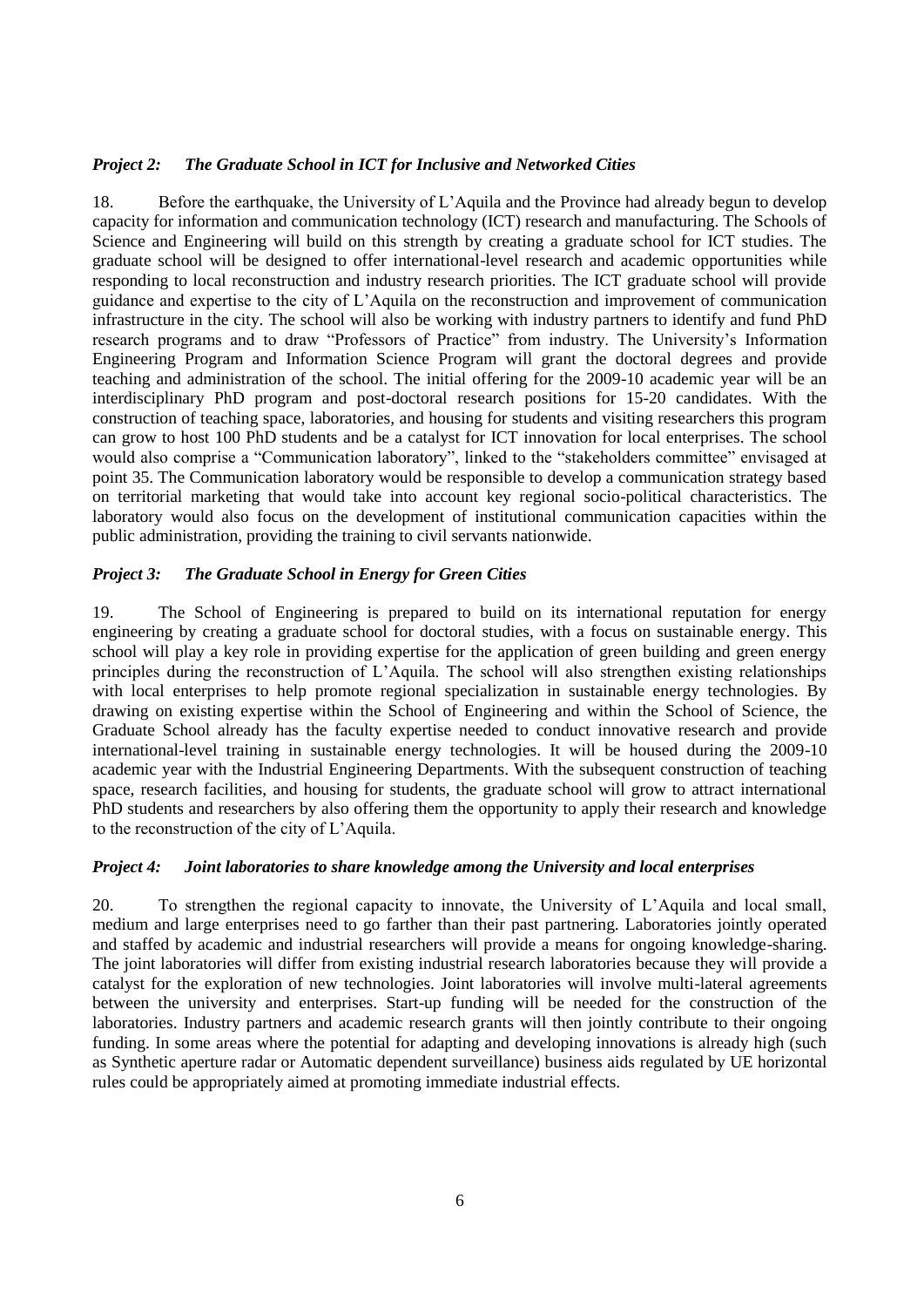# **Projects for renewing the city through strategic restoration and innovative services**

# *Problem*

21. The strategic choices of what, how and in which order to restore the built environment and the cultural heritage in L'Aquila represent an important part of the plan to re-launch the regional economy. The key objective is to rebuild L'Aquila in the same location, but with improvements. The reconstruction of L'Aquila should provide an opportunity for the development of new economic activities able to enhance the role of local entrepreneurs and professional services. The revitalisation of the city is a, however, a challenging objective. The city cannot be rebuilt in a few months; public goods and services, which depend on physical infrastructure, will not be available at pre-earthquake levels for a relatively long time. However, the success of the city's redevelopment strategy depends on its capacity to attract former and first-time residents as well as investment despite lacking of some elements of basic infrastructure in the coming years.

# *Guidelines*

## *The resilience of the city must balance innovation and identity*

22. The centre of L'Aquila must first become a safer place where the built environment is made resilient to future disasters. This is a key issue to bear in mind while revitalising the area, which will necessarily call for some significant changes. A seismic and geological map of the area as well as of the infrastructure and materials in place before the earthquake will guide decisions on where to intervene. Before starting reconstruction interventions, it is important to map such characteristics using available data and, when necessary, new techniques. Reconstruction interventions, however, should also consider the immaterial aspect of revitalization: the value of the memories of places, which are the sources people's attachment to them. Structural changes should be discussed with the population to make clear both reconstruction benefits as well as potential physical changes.

## *The city's restoration must mobilize and attract human capital*

23. Second, knowledge and training are the key components for L'Aquila's revitalisation. Restoring the city will require the presence in the city of a large range of specific skills able to respond to the complexity of the project. Some of these skills are already available within the region. The University and the local labour market represent a primary source of human capital to be used in the interventions. Skilled labour can be also imported from other parts of Italy and abroad. International organizations could also be involved in exchange programs for both students and professionals and in the participation to actual restoration. Due to this mobilisation of internal and external competencies, the revitalisation of L'Aquila represents an opportunity to exchange knowledge and create specific training in the fields of spatial planning, renewal interventions, and restoration. This would create new economic opportunities in L'Aquila, which could become an international hub in these sectors.

## *The city needs to provide top-quality services*

24. Finally, the quality of public goods and services is crucial to attract old and new residents. Highquality education for children, advanced telecommunication services, innovations for waste disposal can compensate for the difficulties that living in the area will create for several years. L'Aquila could become the place to experiment top-quality innovative services.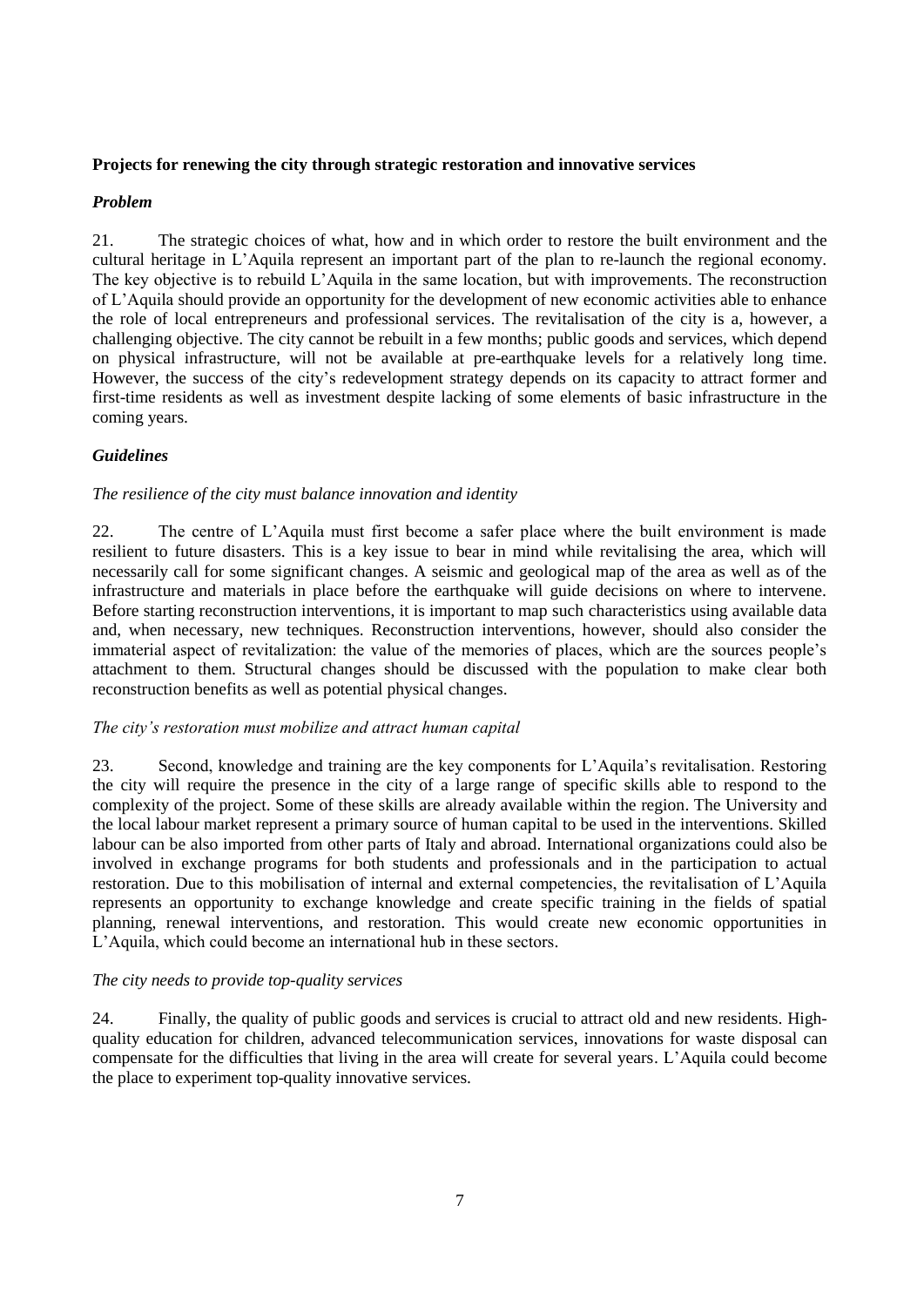## *Short-term projects to catalyze growth*

25. While these strategic decisions are being taken, some short-term actions can be implemented. Although all places and functions of the city are equally important, some of them are more than others likely to enhance the capacity of the area to re-gain (or even to enhance) its competitiveness in the short term. Surveys of the damages and opportunities for prompt utilisation of public administration, buildings should lead to a quick decision on where the main public functions will be located during the reconstruction. At the same time, some projects should be speedily implemented to mobilize expertise, serve as model for the following projects and catalyze growth.

## *A plan to integrate housing supply must be defined*

26. If the city is deciding to rebuild where it was and to re-attract its residents as soon as possible, then a medium to long-term plan is urgently needed for the temporary houses that the Civil Protection plans to construct (Project C.A.S.E.). The risk exists of a mismatch between housing supply and demand: too few are in supply now, but too many housing units may be available later when residents return and rebuild the centre of L'Aquila. A clear vision of how these temporary houses can be used must take shape. In order to become attractive over the long-term and to avoid the risk to be detached from the social identity of the area, these new developments must be integrated with dedicated services.

### *Evaluation of the projects' implementation and results is needed*

27. A permanent evaluation of the progress and implementation of projects during the revitalization of the area will help to learn by results and change subsequent choices. This evaluation should use ideas, technical assistance, previous experience brought by central and local administrations, University, professionals and civil society. Therefore, the Administration in charge of defining an action plan for the revitalization of the city should benefit from a coordinated centre for the evaluation.

## *Projects to respond to short-term and long-term needs*

28. The renewal of the city and the promotion of key innovative services can be spurred through the following four projects:

## *Project 5: The Nest of the Eagle's Heritage: an open laboratory for urban revitalization*

29. L'Aquila could consider the creation of an Open Laboratory to collect, catalogue, restore, and, where needed, reproduce traditional pieces from destroyed building. The laboratory should be opened to visitors. In this way, residents would take part in the process and transform the facility in the first public space (agora) of the post-earthquake period. The Laboratory thus could become also a place in which the city reinvents itself, accepting the changes wrought by the earthquake and considering memories as an intangible asset to be used in the evolution towards the city of the future. The laboratory would be also the place where training in the field of recovery and restoration could be provided. Specific training, involving locals and foreigners, could take place in collaboration with international experts and institutions. The University of L'Aquila should play a key role and bridge the laboratory to other high education institutions

## *Project 6: The restoration and revitalization of an historical neighbourhood*

30. After mapping the safe parts of the city, the restoration of one neighbourhood in the historical centre could serve as a model of integrated spatial planning and become a prototype for the subsequent projects. In this intervention it would be possible to pool together local knowledge and experiment new techniques under the lead of the Laboratory for reconstruction discussed above, and in close collaboration with private owners. For instance, it would be possible to understand how to adapt traditional construction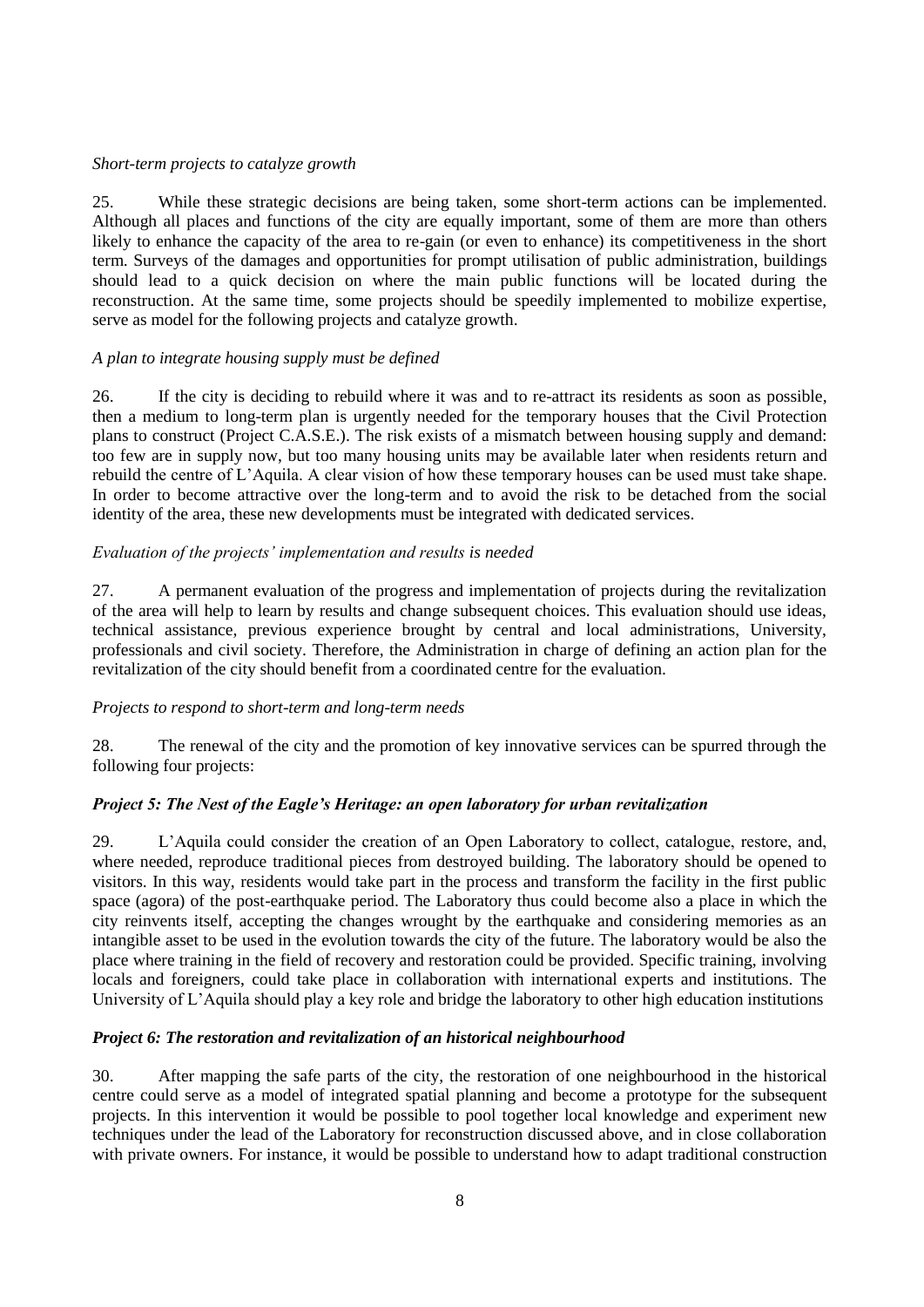technologies and materials in order to upgrade the buildings' seismic resilience. Energy efficiency and environmental impact of traditional construction would be another issues assessed through this pilot project. These reconstruction experiments in historical neighbourhoods could be funded through the recent agreement between the Cassa Depositi e Prestiti and a group of banks active in the Abruzzi region or through partnership with other regions.

## *Project 7: Innovative services from the ground up*

31. Services delivered by below-ground infrastructure can be upgraded through a network of tunnels, whose construction has been made economically feasible by the earthquake. For example, car parking could be built below-ground, thus reducing traffic congestion in the centre. Water distribution and sewage systems could be upgraded and optimized by being placed underground in easily accessible tunnels. The city could also be provided with an advanced system of fibre optics. The management of public lighting, remote heating and differentiated waste could be done through trenchless techniques, with the advantage of reducing maintenance costs and preserving the historical landscape. This would have a positive effect on real estate values. The experiences of other cities that have already experimented with these techniques show that this project can be implemented in a relatively short time. However, especially for the historical centre of L'Aquila, a feasibility analysis must be conducted to assess the possibility and cost of excavating and installing the services below ground.

### *Project 8: Invest in better education*

32. Primary and secondary education is a key public service that needs to be restored and up-graded to relaunch the area. The project should be twofold. First, children living in the area must be provided with better education, starting with reading and mathematics. In order to achieve this objective, INVALSI, the Italian institute of evaluation, would be asked to provide for 5-8 years the following services for all the schools in the area: a) evaluate the competence of students in each school; b) provide to the schools, through a task-force, the support for identifying the weaknesses and for devising and implementing change; c) monitor and evaluate the effects of the new action. To avoid losing pupils, local authorities, in co-ordination with the central government, could also provide families with education services through ICT (social-networking, tele-education, virtual class-rooms and so on). This could be based on the experiences developed in some countries in providing education to rural areas, such as Canada, Finland, and Sweden. Finally, the reconstruction of damaged schools should optimize their geographical distribution and integration with the territory: a concentration in fewer buildings would allow saving funds for improving the quality of the facilities. Families should be provided with specific services to facilitate their accessibility to schools and schools' quality.

# **Projects for effective multi-level governance, for communication and capacity building, and for engaging civil society**

#### *Problem*

33. Multiple levels of government are contributing to the redevelopment of L'Aquila. According to the legislative decree 39/09 the state (through several Ministries), the Majors, the President of the Province and the President of the Region (in its role of Commissioner for economic and social redevelopment) shall all participate to reconstruction, accordingly with the respective responsibilities envisaged by the decree. Both medium-long term planning decisions and the adoption and implementation of projects such as those presented in this document require effective multi-level governance coordination, consultation with businesses and citizens, and decision-making. Drawing from the experience of Italian regional development, the risk exists that consultation becomes a mere formality and that decision-making is fuzzy and not timely due to failing to coordination and lack of adequate incentive to act. These risks would be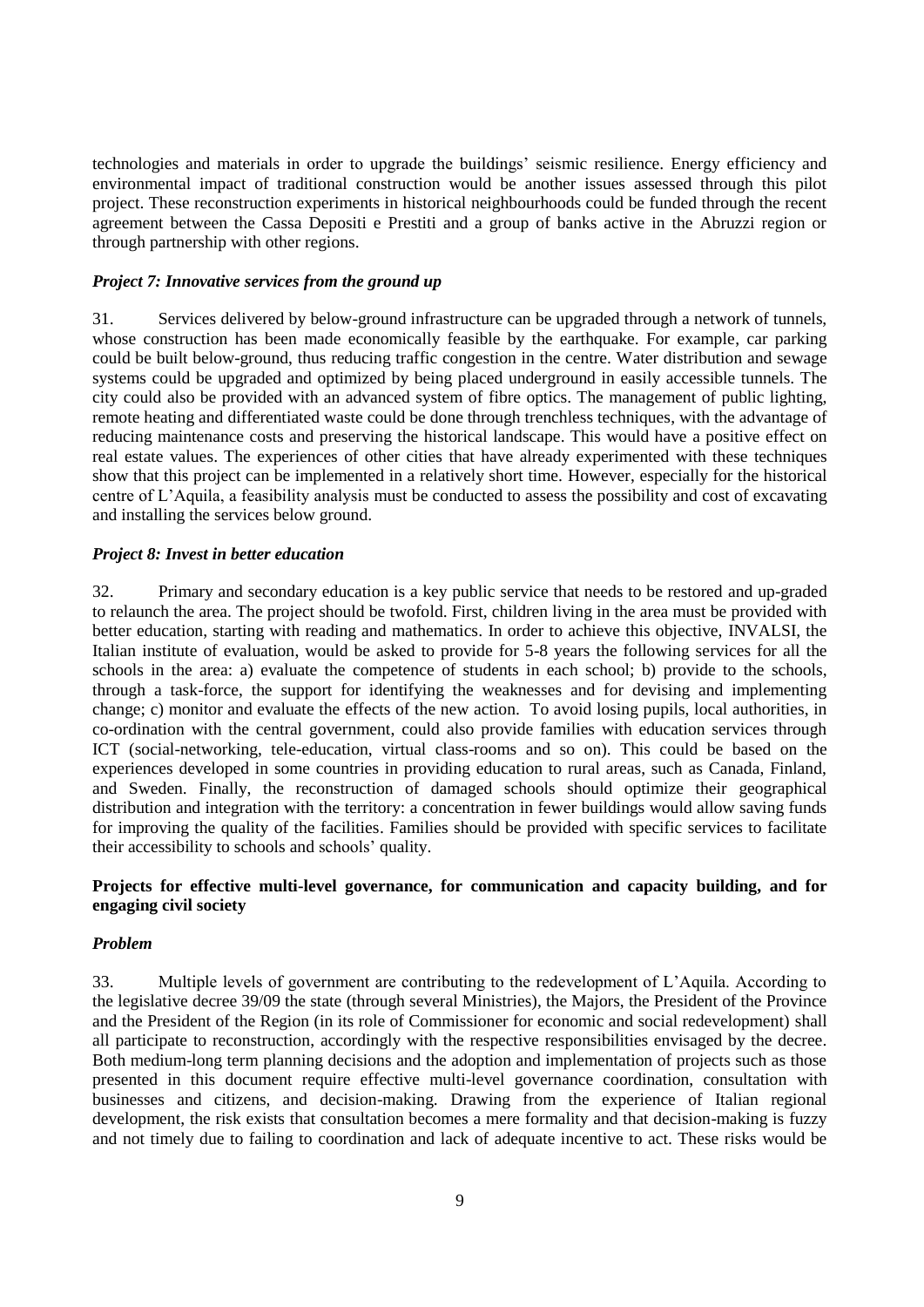increased if the regional and local governments will fail in mobilising and pooling together human resources that are adequate to performance the complex administrative and technical tasks that are required for re-development.

# *Guidelines*

### *Coordination and cooperation among levels of government must be ensured through strong structure*

34. Co-ordination and cooperation among levels of government should be ensured even in ordinary circumstances. But drawing upon international experiences, it is crucial to define how the complex governance structure that derives from the extraordinary situation would work efficiently in implementing the proposed projects and adopting policies to foster engagement, information sharing, communication and capacity building for an effective socio-economic redevelopment strategy.

### *The decision-making and implementation processes must be transparent*

35. All government tiers must be engaged to ensure the presence of adequate local capacity and to guarantee information access as well as an appropriate communication strategy. Transparency and monitoring of the decision-making and implementation processes, to increase both government's accountability and citizens' participation in the redevelopment strategy, are also priorities to be addressed. Public institutions entrusted with the task of redevelopment must ensure a continuous flow of usable information. But the need also exists for the civil society to build its own tools to acquire information and to promote an open and critical cultural debate on the reconstruction process.

### *Projects to respond to short-term and long-term needs*

## *Project 9: A task force to coordinate the multilevel governance for redevelopment*

36. The multilevel governance for redevelopment must be entrusted to a unitary task-force, responding to the Commissioner (the Region's President) and to the other local and central public authorities whose coordination is required by the decree 39/2009 for decisions to be taken.

37. The proposed task force (i.e., "unità di missione") would be headed by a manager and would consist of: a) an Executive Committee with decisional power composed by the representatives of the various levels of government; b) a team of administrators and technical experts (in all the fields of the redevelopment process) composed partly of public administration's officials (from all local and central governments involved) , partly of high-level technical experts selected with international procedures and employed on a full-time basis; c) a "Stakeholders Committee" representing the various partners from the civil society, with full access to information, opportunity to express and communicate dissent and formulate proposals, although with no decisional power. The "unità di missione" would have the general task to implement the strategy of reconstruction and economic re-launching and the specific sub-tasks missions in which the strategy would be articulated (e.g. education, urban planning, underground services, research and industry, communication, etc).

38. Disaster reconstruction is a very complex endeavour, requiring a huge array of skill sets and a thorough knowledge of an ever-increasing variety of techniques and equipment. ICT can play a relevant role to facilitate the work of the "unità di missione", as international experience in long-term disaster recovery process shows. ICT should ensure accurate and real-time access to a comprehensive set of information including data on resource allocation (i.e., who is doing what and where), policies and projects, the territorial situation before and after the earthquake. Citizens would thus be provided with the opportunity to monitor and understand the government's decisions, as the use of ICT would facilitate a